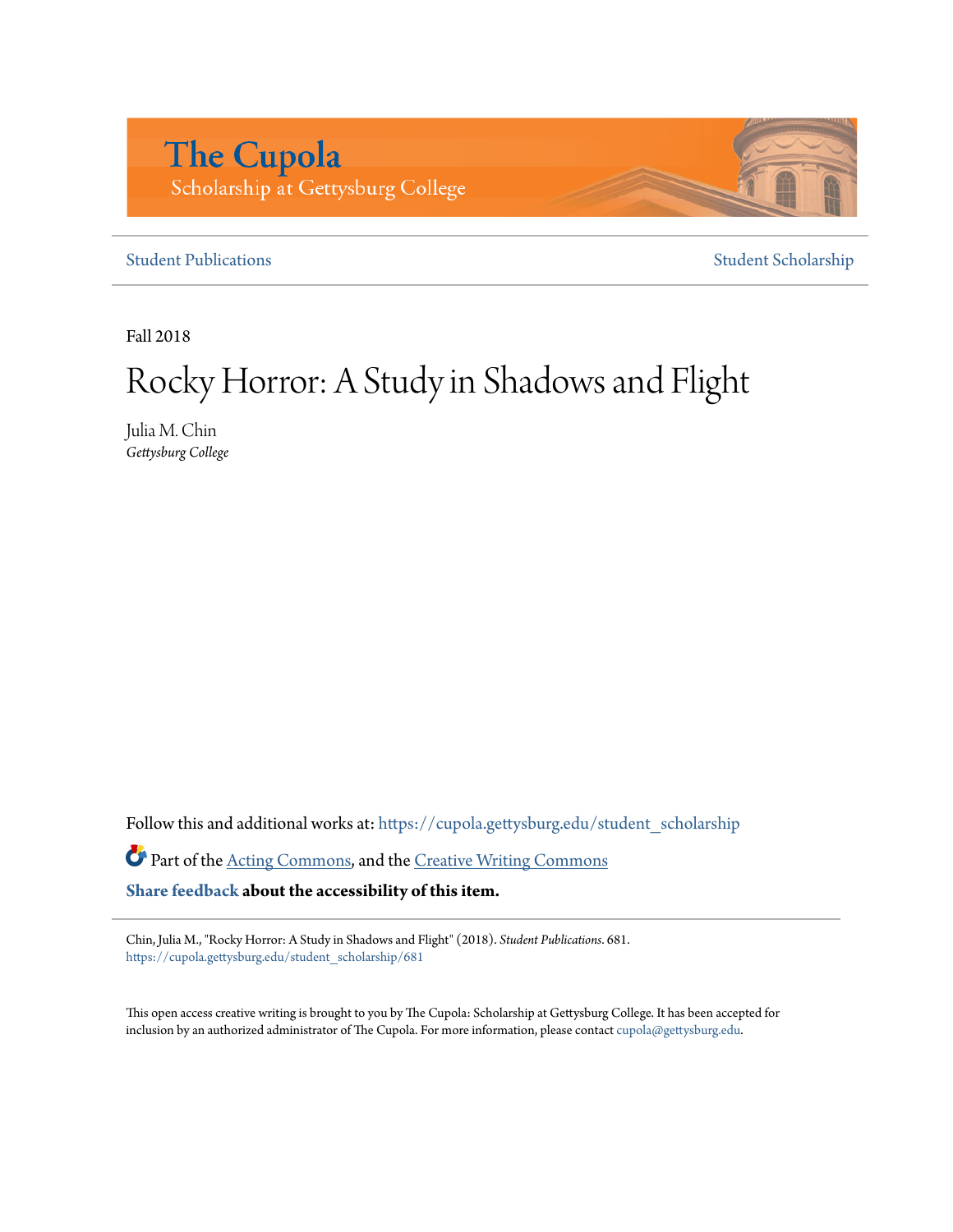# Rocky Horror: A Study in Shadows and Flight

#### **Abstract**

"Rocky Horror: A Study in Shadows and Flight" is a creative nonfiction piece that analyzes the infamous legacy left by the cult classic, The Rocky Horror Picture Show. As a first-year in college, the speaker strings together a series of vignettes from different encounters with the film in her life, from her first midnight showing to her first performance as Columbia in a live production. In a few pages, this piece examines the meaning of identity and freedom as the speaker works through repulsion, rebellion, and all things Rocky.

#### **Keywords**

Rocky Horror, shadow cast, time warp, Columbia, cult classic

#### **Disciplines**

Acting | Arts and Humanities | Creative Writing | Theatre and Performance Studies

**Comments**

Written for ENG 205: Introduction to Creative Writing.

#### **Creative Commons License**

**[Creative](https://creativecommons.org/licenses/by-nc-nd/4.0/)** 

 $\operatorname{F\!M\!B\!W\!O\!R\!S\!i}$  licensed under a [Creative Commons Attribution-Noncommercial-No Derivative Works 4.0](https://creativecommons.org/licenses/by-nc-nd/4.0/) License [License.](https://creativecommons.org/licenses/by-nc-nd/4.0/)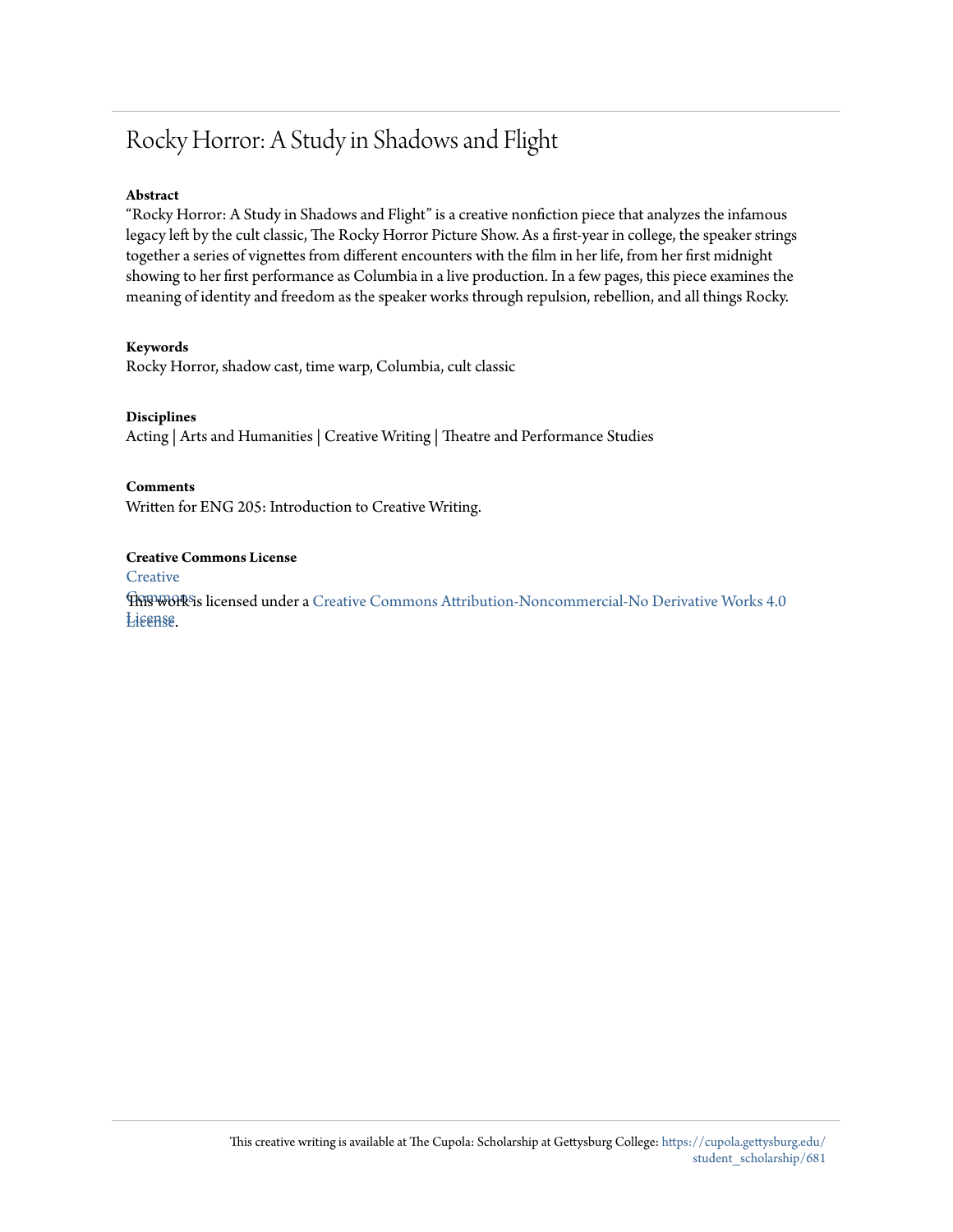## *Rocky Horror***: A Study in Shadows and Flight**

A collection of faces masked in eyeliner, glitter, and lipstick turned to me expectantly, and I wondered how it had come to this. A glance from the wings of the low-budget "stage" alerted me as the second verse of the musical number—and my impending cue—approached. Nervously adjusting my crimson bow tie and sparkling top hat, I mustered every ounce of theatrical courage hiding between the marrow of my slowly melting bones. Infinity lengthened in an array of fishnet and sequins as we did the "Time Warp" again.

Fun fact #1: I wouldn't consider myself exciting. My last off-campus excursion was a book convention, I eat the ice cream sandwiches made of soy in the dining hall despite a complete lack of dietary restrictions, and the only time I set foot in a frat house was to answer some questions on Catholicism. Fun fact #2: my friends' favorite fun fact about me is that I played Columbia in our college's showing of *The Rocky Horror Picture Show* last October. A year has gone by, and their astonishment remains unabated.

I was first exposed to the audiovisual orgy that is *Rocky Horror* for my eighteenth birthday at an old, art-deco theatre in Fort Lauderdale. Despite the cultish hype surrounding the film, I was initially very disappointed: vulgar commentary, phallic props, and idolization of overt lasciviousness simply didn't catch my fancy. As an English major, I'm still not enamored by the lack of cohesive plot, thematic content, and general significance.

Seven months later, I reflected upon my initial aversion to the film. As my first Halloween away from home drew near, an isolated ping in my email inbox had informed me that our college would be holding its annual auditions for *The Rocky Horror Picture Show 2017*.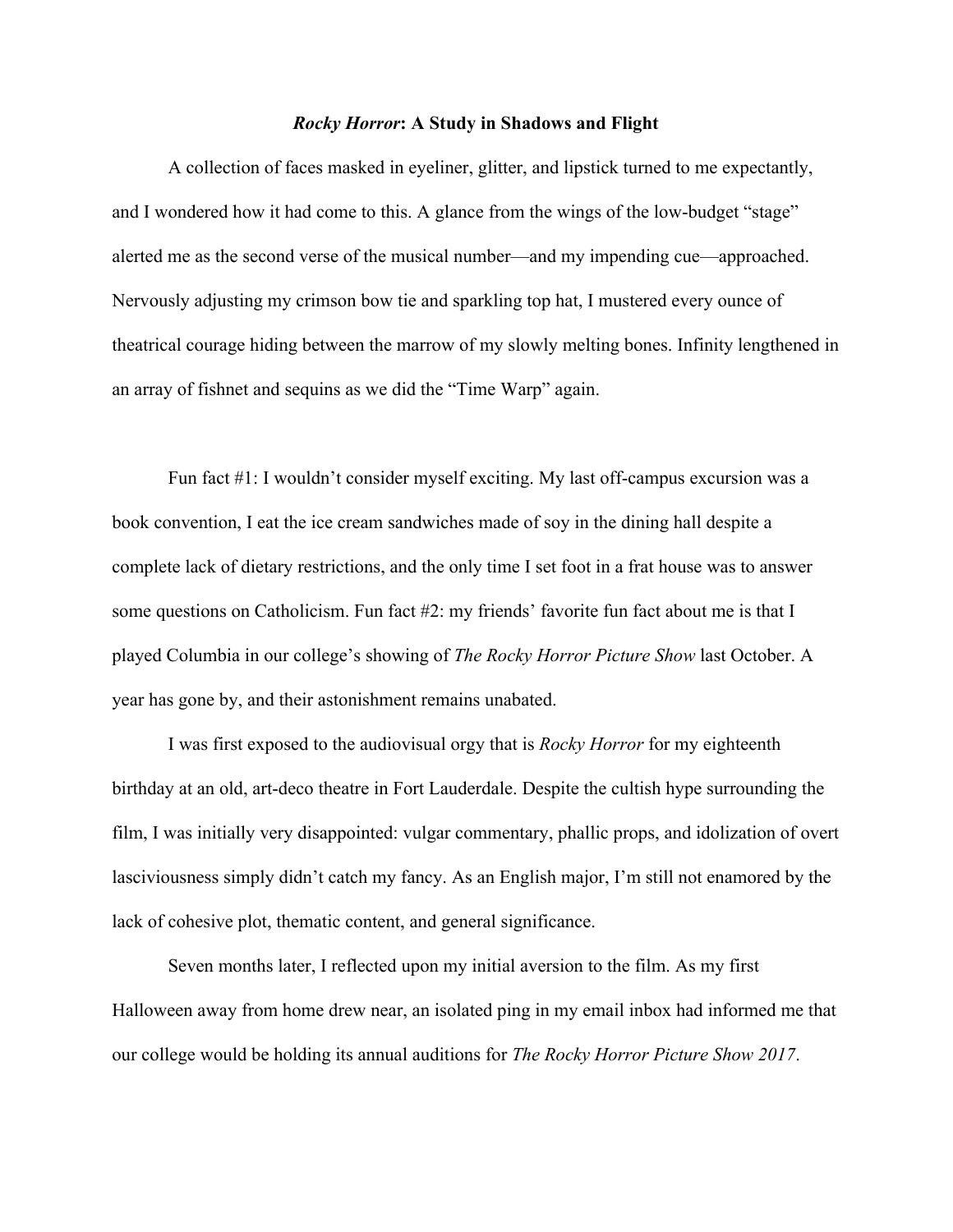Curiosity trumped my better judgement, and a ninety-nine cent charge was rung up on my mother's Amazon billing for a two-day rental of the cult classic. Once those unforgettable red lips began to sing on my laptop screen, I braced myself for the worst.

For 101 minutes, I watched the film with new eyes and, more accurately, new ears: admittedly, it was the first time I could actually hear the on-screen dialogue. Left to process *Rocky* without its usual peanut gallery of cult followers, I began to glimpse the appeal of the storyline, blissfully uninterrupted by the traditional stream of ceaseless expletives. The absence of an audience gave me the breathing room I needed to approach, analyze, and even appreciate.

On an unoriginally dark and stormy night, the newly engaged Brad Majors and Janet Weiss—"asshole" and "slut" respectively—seek out shelter at the nearest foreboding mansion, unwittingly taking up residence in the abode of the transsexual mad scientist, Dr. Frank-N-Furter. In Frank's domesticated laboratory, convention has no home and pleasure has no confines. An eclectic smattering of characters grace the screen with their bizarre personalities, both striking and shocking as lightning flashes of every hue imaginable.

Feeding off the overwhelming chaos, Frank welcomes Brad and Janet into his pleasure palace to witness the creation of Rocky, the perfect specimen of man, complete with Ken-doll abs and a tiny, golden speedo that dances on the grave of morality no matter what decade it makes its debut in. However, dramatic conflict ensues as the virginal couple begins to submit to absolute pleasure, indulging in the fantasy that Frank keeps behind locked bedroom doors.

What I previously regarded as sickening was now just sappy. Overly dramatic became iconic. As I hummed to songs whose notes I plucked from some subconscious memory, I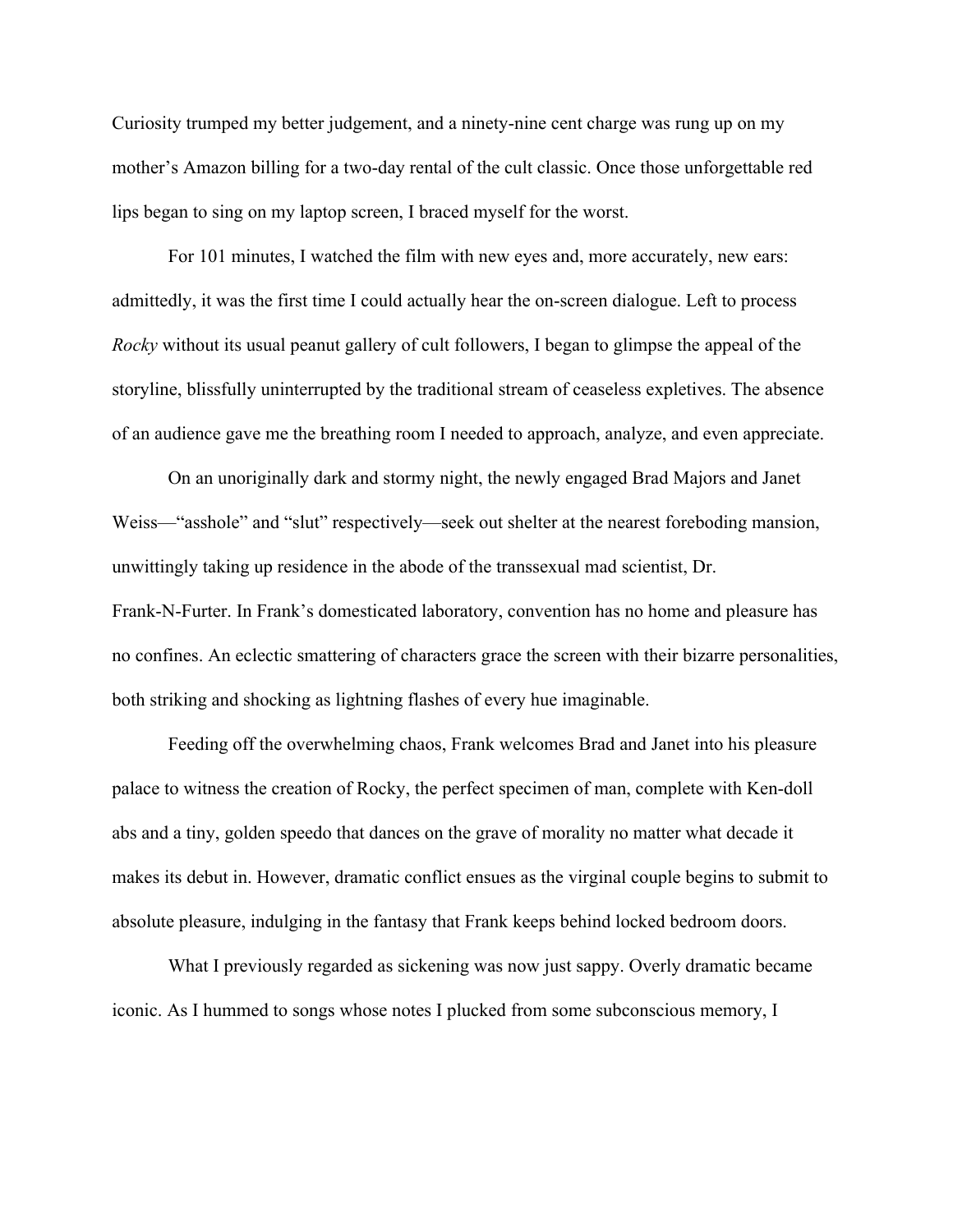realized that there was something endearing about being so singularly memorable. *Rocky Horror* marched to its own beat; however, everyone still found a way to sing along.

In the twenty-four hours following my private screening, I went back and forth in a heated debate with myself about who I was, who I wanted to be seen as, and who I aspired to be.

None of the three definitions matched.

Kurt Vonnegut once said, "We have to continually be jumping off cliffs and developing our wings on the way down." Though I may never be able to definitively answer why I auditioned, I think that the same basic principle applied here.

*Rocky Horror* called, and I jumped.

The director of the prophesied production was sitting idly in a rolling chair when I walked into Kline Theatre. She was joined by an amiable boy in glasses, whom I, as a first year, did not recognize as the college's fan-favorite "Brad" for the previous three years.

"Which character are you auditioning for?" one of my two judges inquired.

 "Columbia," I answered, calling the character's garnett pixie cut and dainty tap shoes to mind. With a quirky disposition and gracious dearth of sex scenes, Columbia seemed like the optimal end goal of my already hesitant decision to audition.

A YouTube link to "The Time Warp" clip was pulled up on the projector and fast-forwarded to 2:06, a timestamp branded into my memory from many times revisiting its contents. I dragged a nearby chair to the center of the room without prompting and awaited further instruction as the sound of clicking keys slowed to silence.

"Are you ready?"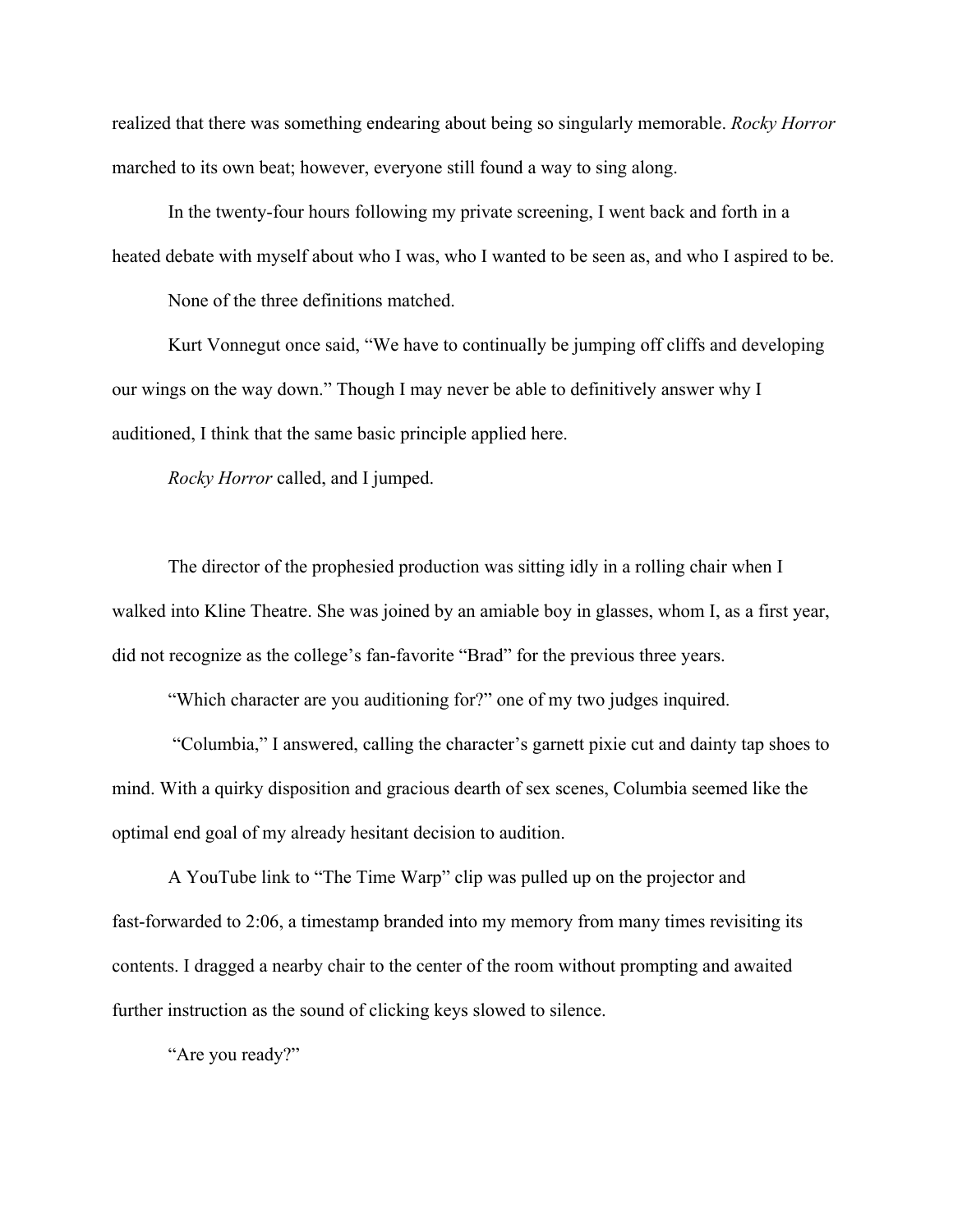"As ready as I'll ever be," I replied, settling into both the seat and my second skin simultaneously. Almost of its own accord, my right leg crossed fluidly over its partner, and my shoulders rolled into place atop my spine, proud and playful and belonging to someone who certainly was not me.

## *Well I was walking down the street, just a havin' a think—*

An obnoxiously high caricature of the screen actress came from my vocal cords, and I was surprised at how annoyingly good the imitation was in time with the recording. As if from a distance, I felt my voice exude confidence that I hadn't realized I possessed. Perhaps some part of me knew and had been saving that morsel of bravado till now. The more I thought about it, the more obscene my smile became, a coy turn of my mouth widening into a full-on Cheshire grin.

# *When a snake of a guy gave me an evil wink—*

Impishly, I flirted with the concept of sporadic eye contact and actually *winked* at the boy, complete ignorance of who he was transforming my typical timidity into unabashed boldness. My body was possessed by phantom marionette strings that knew no sense of the word stillness. I had previously regarded sitting as a prime example of Newton's first law: a body at rest will stay at rest until acted upon by some external force. I never stood up once, yet the driving music shattered my inertia, sculpting my presence into a series of continuously moving limbs.

## *He shook a me up, he took me by surprise—*

They often refer to actors as those who play roles onstage, emulating a fictional persona. In this instant, I felt that my character played me. The body has always been the primary instrument of theatrics, so I allowed Columbia to feel the music and play on accordingly. A giddy sense of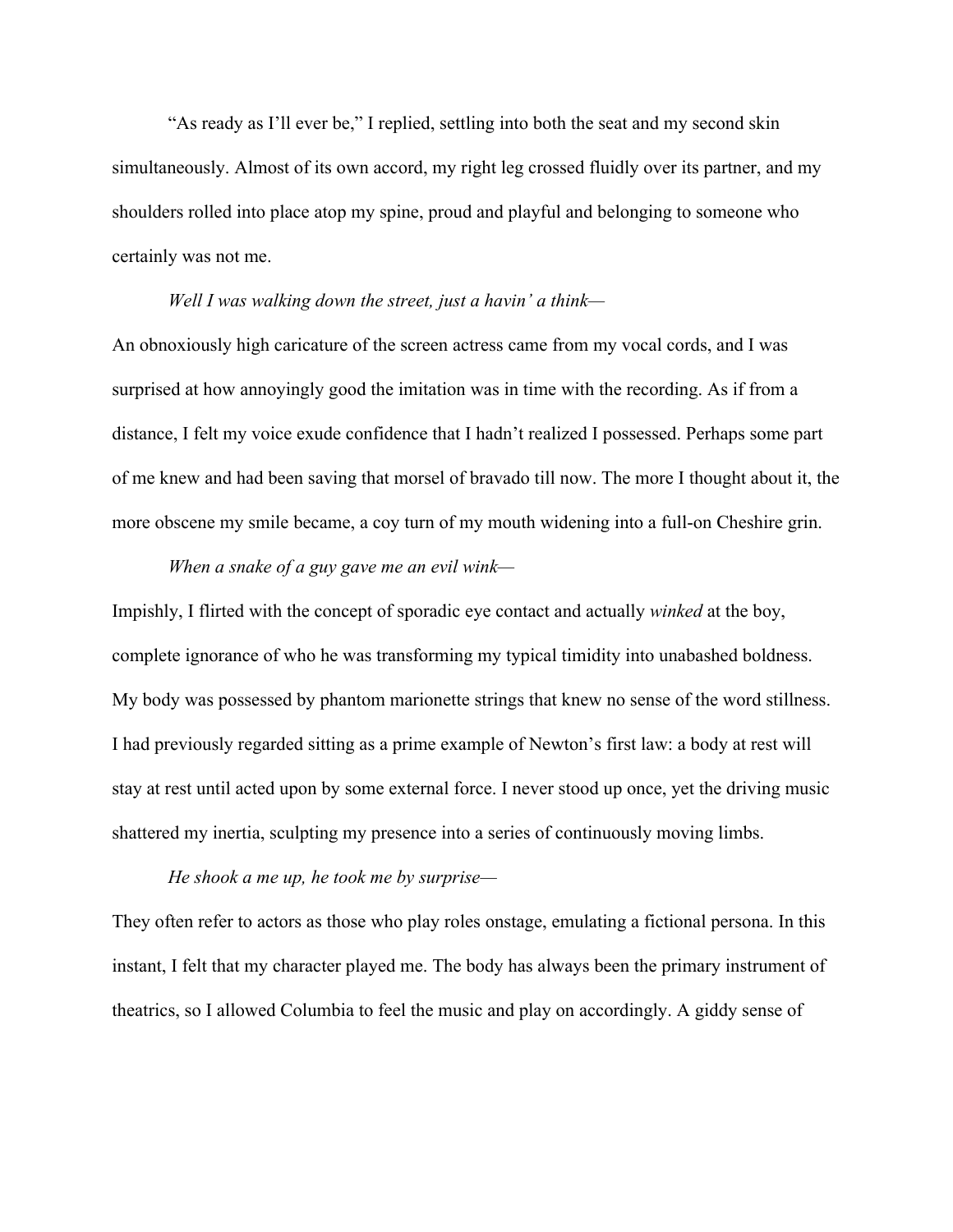utter freedom washed over me in surprisingly powerful swells that only pushed me to perform harder, beam wider, and shine brighter. I was a living positive feedback system in action.

### *He had a pickup truck and the devil's eyes—*

For a split second, I realized how uncharacteristic this was of me and that I should probably feel some sort of remorse for my actions. I truly hadn't done anything wrong, but the lack of guilt was what weighed on my soul. The feeling of being freed was burdensome in overanalysis.

#### *He stared at me, and I felt a change—*

I dared to glance at the directors again, finding their eyes plastered to me with a range of emotions. Shock, excitement, and pleasure all glazed over the light in their eyes. Their astonished approval catalyzed my final metamorphosis, and one indulgent look from the character I had become sealed the deal at the close of my fourteen-second solo.

*Time meant nothing, never would again.*

My poor imitation of sleep mimicked the waning moon that October: it slipped away from me like creamy milk spreading to the edges of a teacup, blending lunacy and caffeine, dusk and dawn. For four nights—and four nights only—we rehearsed in the basement of Kline Theatre. The old Panasonic projector suspended from the ceiling was our true director, its constantly running film reel as authoritative as any clapperboard call for "action!"

Thus, the circus began.

Over the course of a week, my life became a series of polaroid photographs, recollections specializing in a new take on depth of field where background and foreground were erased, fused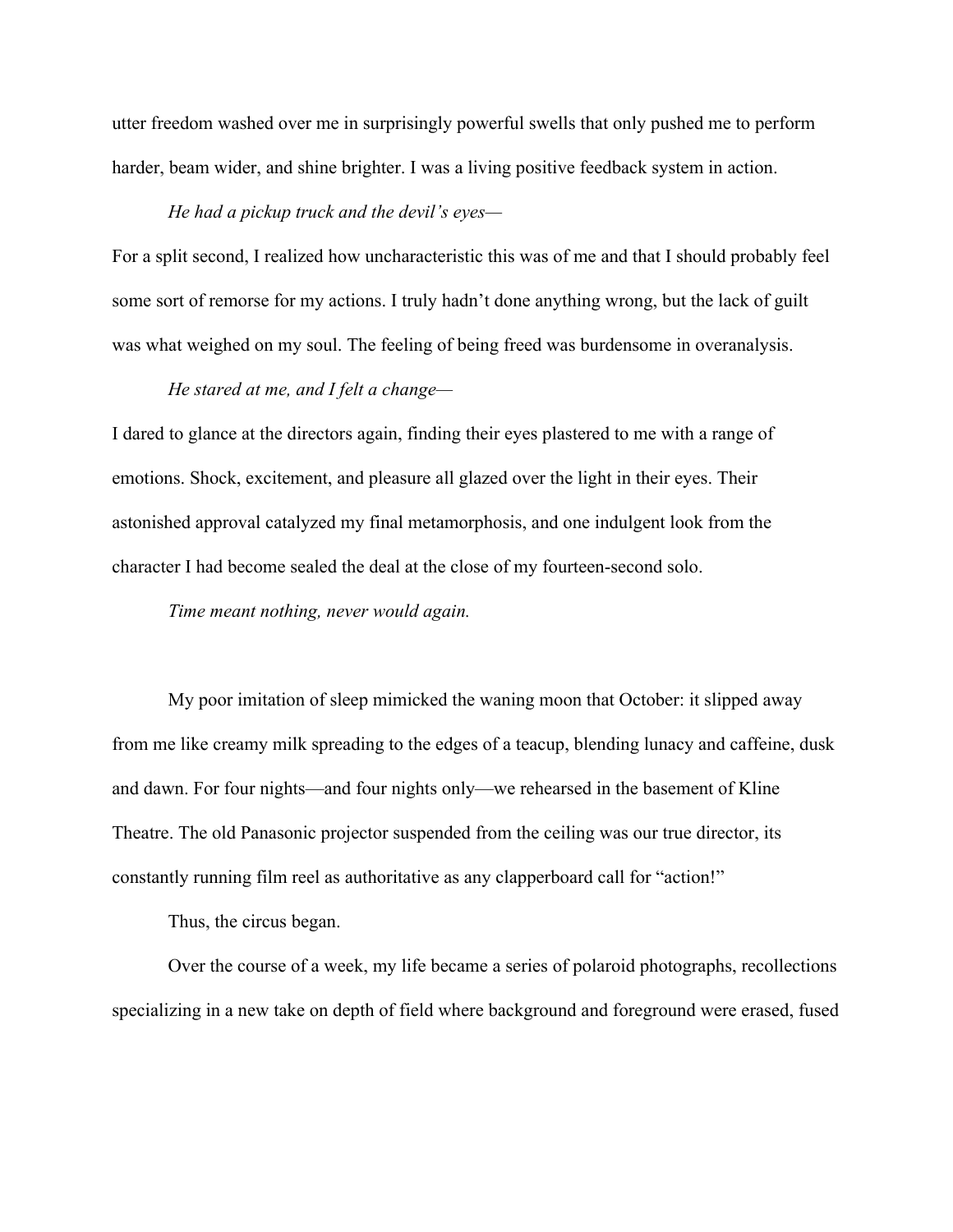together by sheer will. In this lucid dreamscape, two seemingly perpendicular plains lay upon the same axis, melding screen characters and living actors into one flesh.

In these midnight hours, we surpassed the experimental feats of true mad geniuses. Without the aid of lightning storms and operating tables, we developed our own medical miracle. Victor Frankenstein may have breathed life into being, but Dorian Gray much more aptly suited our tastes as 1975 and 2017 collided in the "Time Warp," defying the laws of physics and aging. We sustained an atomic energy and vitality for three decades; *Rocky Horror* refused to die.

Most kitschy posters with the image of the red lips advertised us—the collectively fearless who dressed in drag to extend life expectancy—as the "Shadow Cast" of *The Rocky Horror Picture Show*. The callback lines, gestures, and choreography I memorized were surface level apprehension and imitation. "Shadow cast," however, was an epithet that prompted my curiosity to contemplation.

By some far stretch of the philosophical imagination, one could compare *The Rocky Horror Picture Show* to Plato's "Allegory of the Cave." Humans chained inside the cavern only glimpse the shadows of puppets projected by firelight, artifice which they adopt as their version of reality. Brightness at the mouth of the cave is the blinding enlightenment that they prefer to remain ignorant of. Perhaps *Rocky Horror* embraced that concept of blissful ignorance, casting shadows of outlandishly wild fantasies that we were all too willing to be conquered by, sick of the ill company that reality and the mundane provided.

Yet, our "shadow cast" hardly generated any shadows. The projector filtered images in at such an angle that allowed us to mimic the screen while demarcating it from ourselves. No trace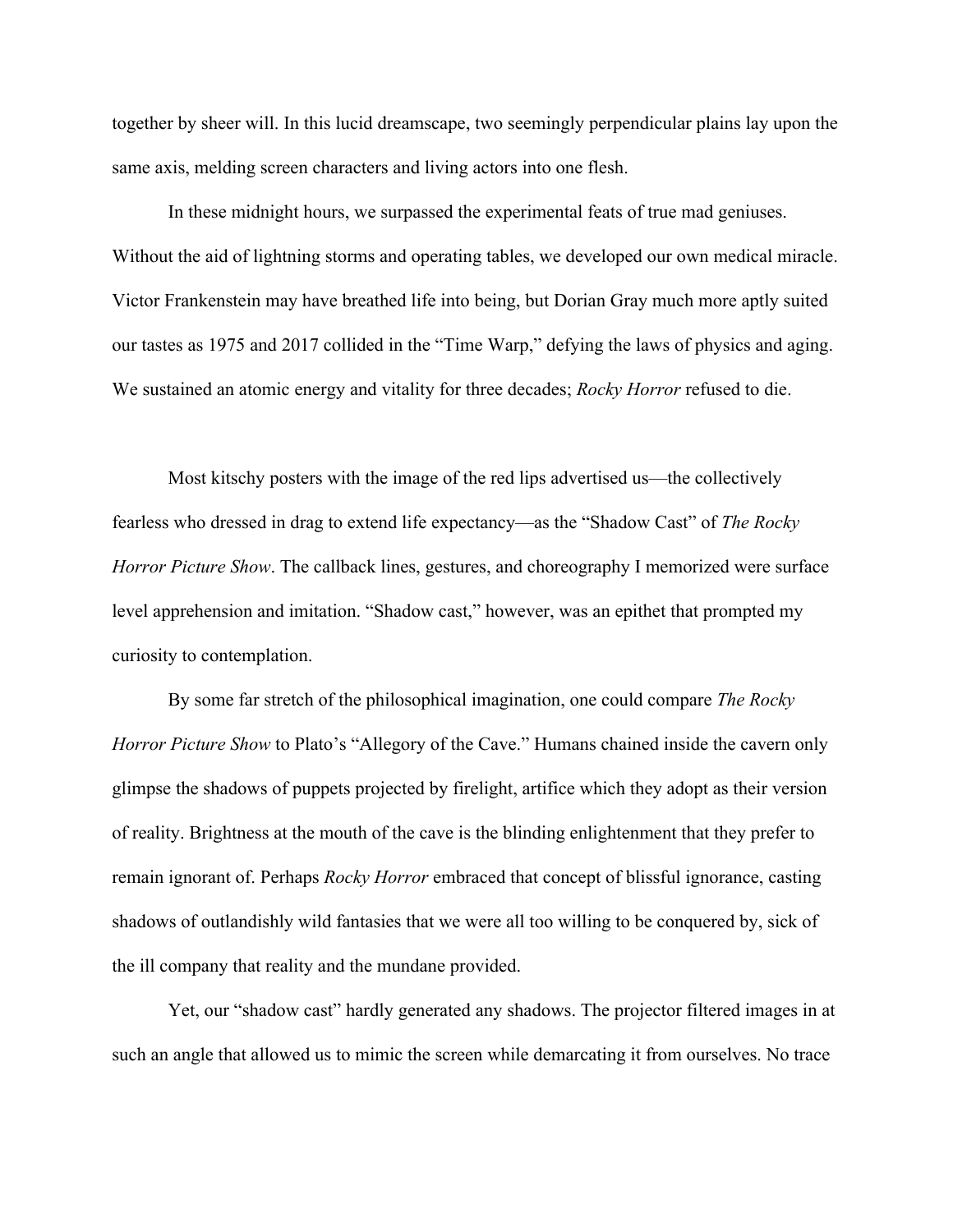of our corporal reality was left in black smudges upon the incredible tale unfolding behind us. We preserved the lucidity of the imaginative film in a dust-covered box marked "movies that really shouldn't have meant something to us but still did."

On the night of October 21, 2017, I walked through a sea of garters, lace, and lipsticked Vs on foreheads as anticipation crackled tangibly in the air like static electricity. Only then did I realize exactly how much this meant.

Rumors had been circulated among the cast that *Rocky Horror* was consistently the most well-attended theatre event at our college. The doors flooding with students didn't seem to argue otherwise. A couple hundred kids had come to witness the famed show on that Saturday night, clad in a variety of themed garb and taking up space wherever it could be found. Those who did not arrive at least thirty minutes in advance seemed just as happy to stand as empty seats rapidly vanished from sight—our first magic act of the evening.

After the pre-show "virgin games," the cast gathered in what passed for a pseudo-dressing room in West Building. One of the girls had just finished accentuating our Rocky's abs with a paintbrush dipped in a creamy brown liquid, and my thickly rimmed eyes stared back at their reflection on the mirrored wall.

The makeup was like a superhero mask, and the charcoal wings that extended from the corners of my eyes would help me fly. However, the first step in flight was to jump off the ledge.

Bottles were passed around me as everyone took one, two, or more swigs of alcohol, but I savored the sense of going in sober. I wanted to remember all of it.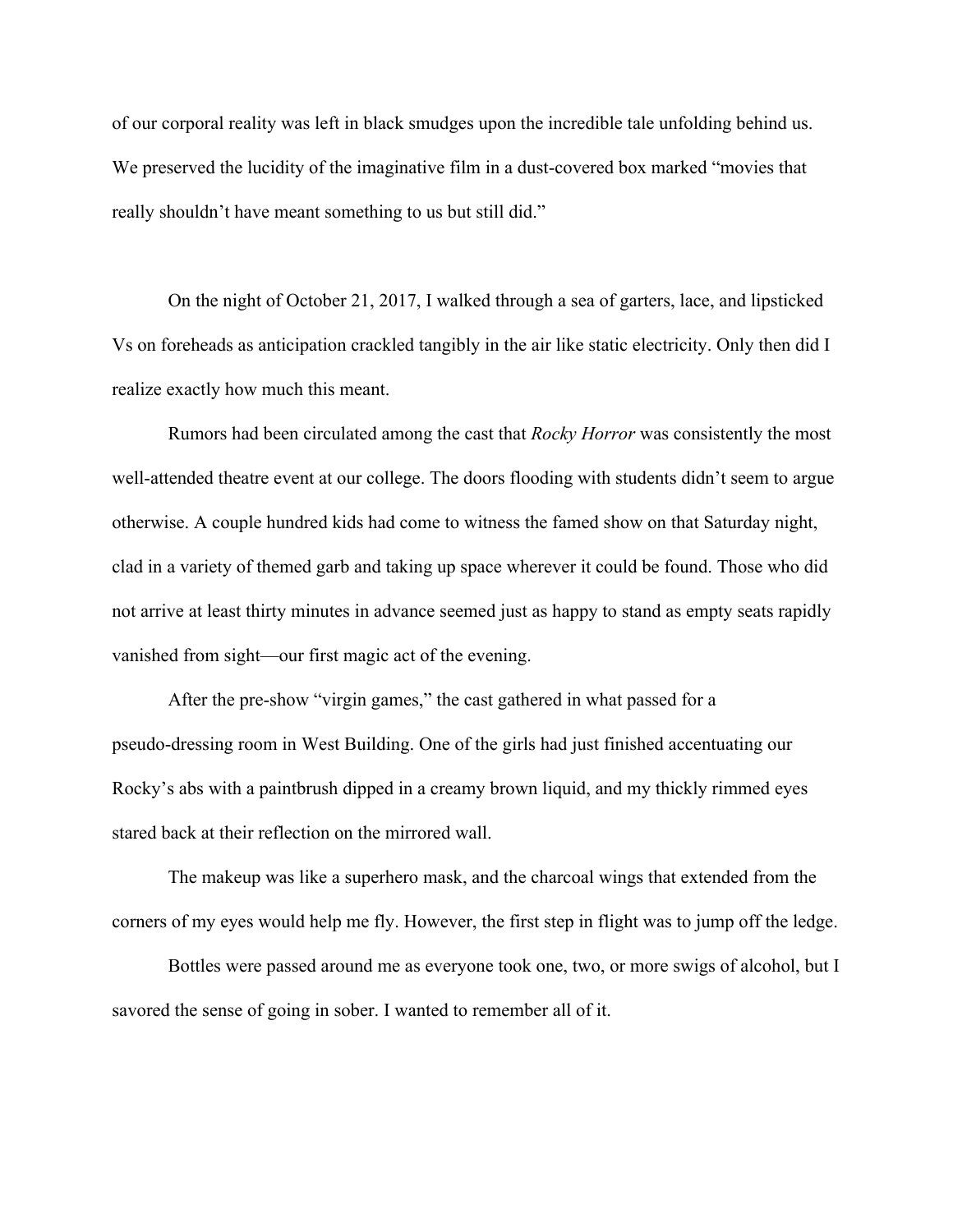We huddled together in a circle of comradery that only came from sacrificing sleep together and wearing costumes that no one else would. I was prepared for an opening pep talk, perhaps a quick toast of adrenaline and alcohol; however, I was floored by speeches delivered with such passion that I began to question just how waterproof my eyeliner was.

The senior *Rocky* veteran spoke first, beginning his final and fourth run as Brad with a goodbye. It was likely the only time I would ever see a fraternity brother cry as he grew teary-eyed in his homage to the film, declaring, "There's nothing else like this."

Clad in a corset and eight-inch heels, our star transvestite, Dr. Frank-N-Furter, made a heartfelt gesture to the safe space that *Rocky* created for the LGBTQ community. I'd never considered it, but the gratitude reflected in many eyes was all the confirmation of truth I needed.

I took a stab in the dark at vaguely inspirational when my turn came, saying,"Exude sparkle wherever you go!" with a colorful intonation. I hoped that my quick flash of jazz hands looked more confident than I felt as nerves built up height and magnitude throughout my body.

Approaching the ledge was easy enough. Stepping off was the hard part.

As I made my debut of fishnet that night, the audience roared with an unparalleled enthusiasm surpassing Woodstock's. For college students who were a generation removed from the film's original fanatics, they were extremely well-educated. Shameful silence could not find residence in the room. The audience kept singing, screaming, and shrieking with delight as we put on our best show for them.

I felt the pressure to perform evaporating in time with each repetition of the ad-libbed lines that I knew all too well. It didn't matter that I looked nothing like my red-headed character,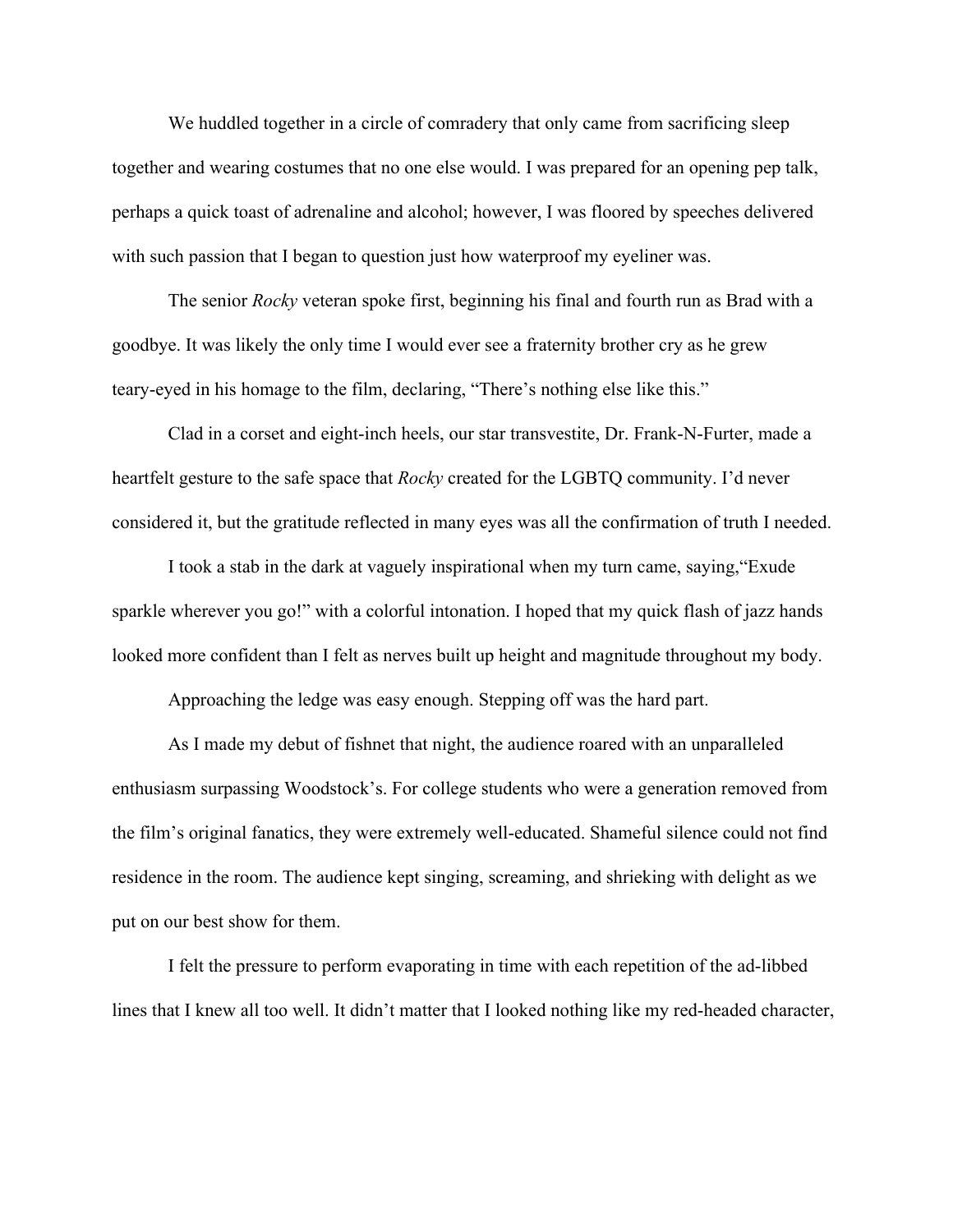that my tap dance solo was faked, or that my corset nearly slipped off during the finale. *Rocky Horror* gave me rose-tinted glasses to realize just how little I cared what others thought of me.

In a crimson and ebony explosion of glitter, we played some of the most iconic roles in Hollywood history but still brought ourselves—our messy, unapologetic, and true selves—to the stage. Adrenaline, laughter, and song collided in a rich spectacle like unrestrained fireworks that no one could bring down.

After my character's dramatic death by laser gun, I rose from the floor at the first note of the epilogue anthem. The twinkling tune was a reprise of the opening melody, bringing back the singing lips in a lilting lullaby that produced a haunting variant of closure. An idyllic detachment from time and space floated through the sheer satisfaction of this stunningly surreal moment.

One by one, photographs of our characters came into focus during the ending credits, and we individually stepped out to claim our applause, a glittering reward for our daring display of moxie. When the time came, my modest patent leather heels clicked forward, and a rapturous cry from the crowd met me before I even reached center stage. A fierce blush blossomed in my cheeks, already colored with rouge and confidence and someone else's lipstick.

Upon those wooden floorboards bestrewn with toilet paper, pink latex gloves, and red and black feathers everywhere, I took my greatest bow. As I inclined my head, more plumage fluttered down from the boa around my neck and joined the wonderful collage of chaos at my feet. These wings were superfluous appendages to me now: I had already learned to fly.

Arms adorned by satin gloves clasped one another as we came together in a semicircle, serenading the audience, who sang all the lyrics back to us with equal fervor. I couldn't help but